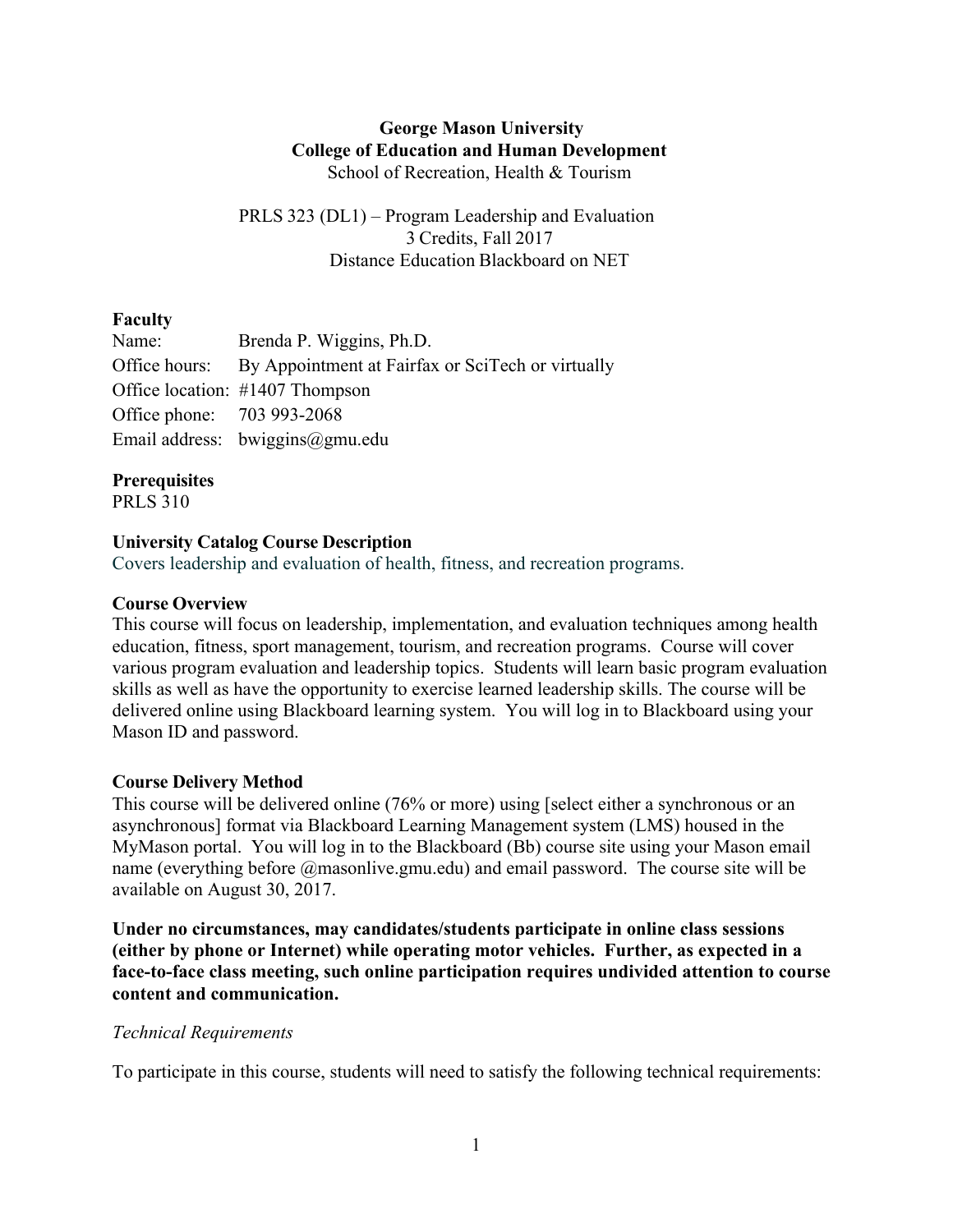- High-speed Internet access with a standard up-to-date browser, either Internet Explorer or Mozilla Firefox is required (note: Opera and Safari are not compatible with Blackboard).
- Students must maintain consistent and reliable access to their GMU email and Blackboard, as these are the official methods of communication for this course.
- Students may be asked to create logins and passwords on supplemental websites and/or to download trial software to their computer or tablet as part of course requirements.
- The following software plug-ins for PCs and Macs, respectively, are available for free download:
	- o Adobe Acrobat Reader: https://get.adobe.com/reader/
	- o Windows Media Player: https://windows.microsoft.com/en-us/windows/downloads/windows-mediaplayer/
	- o Apple Quick Time Player: www.apple.com/quicktime/download/

# *Expectations*

• Course Week:

Because asynchronous courses do not have a "fixed" meeting day, our week will start on Wednesday evenings, and finish on Tuesday evenings.

• Log-in Frequency:

Students must actively check the course Blackboard site and their GMU email for communications from the instructor, class discussions, and/or access to course materials at least 2 times per week.

• Participation:

Students are expected to actively engage in all course activities throughout the semester, which includes viewing all course materials, completing course activities and assignments, and participating in course discussions and group interactions.

• Technical Competence:

Students are expected to demonstrate competence in the use of all course technology. Students who are struggling with technical components of the course are expected to seek assistance from the instructor and/or College or University technical services.

• Technical Issues:

Students should anticipate some technical difficulties during the semester and should, therefore, budget their time accordingly. Late work will not be accepted based on individual technical issues.

• Workload:

Please be aware that this course is **not** self-paced. Students are expected to meet *specific deadlines* and *due dates* listed in the **Class Schedule** section of this syllabus. It is the student's responsibility to keep track of the weekly course schedule of topics, readings, activities and assignments due.

• Instructor Support:

Students may schedule a one-on-one meeting to discuss course requirements, content or other course-related issues. Those unable to come to a Mason campus can meet with the instructor via telephone or web conference. Students should email the instructor to schedule a one-on-one session, including their preferred meeting method and suggested dates/times.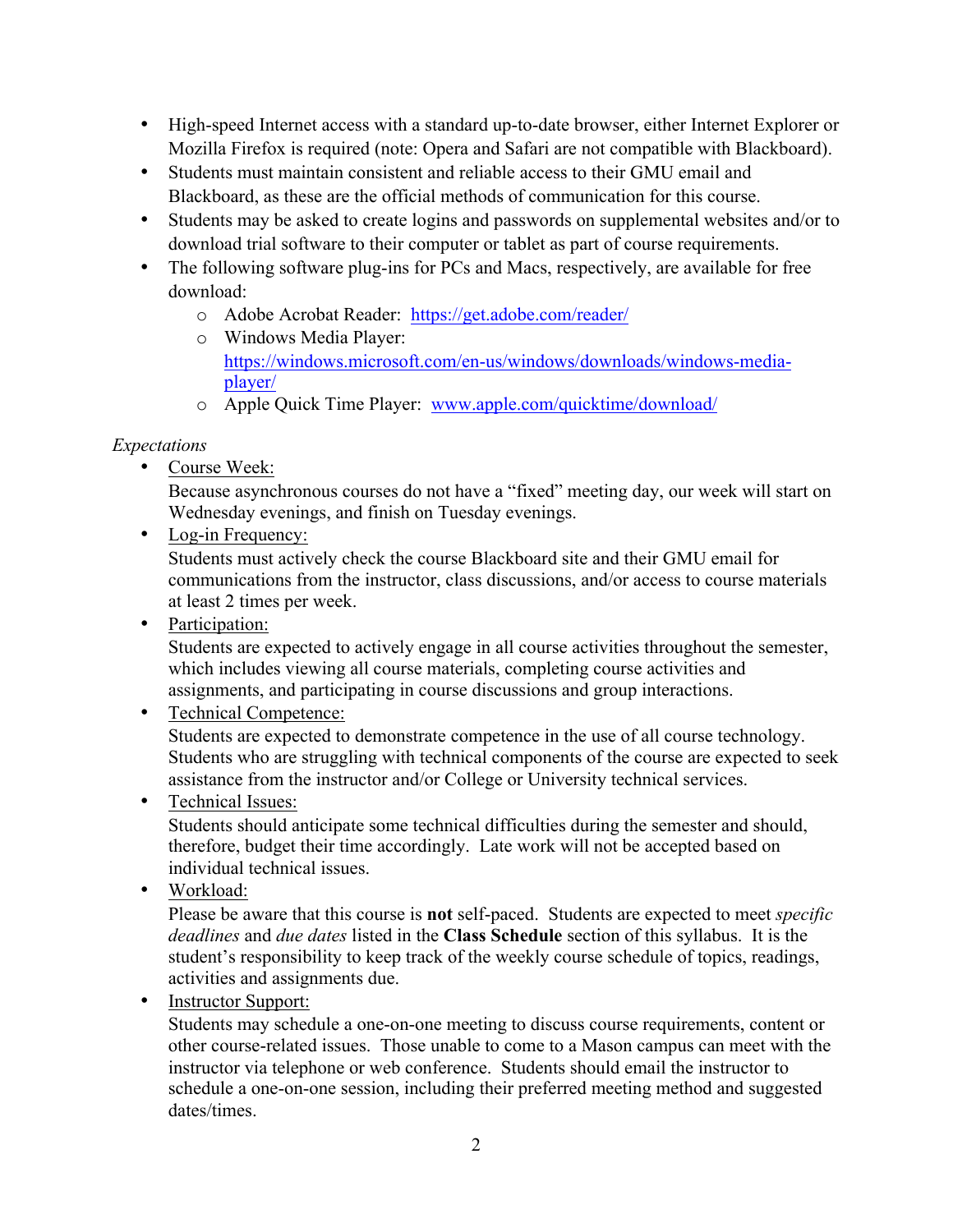# • Netiquette:

The course environment is a collaborative space. Experience shows that even an innocent remark typed in the online environment can be misconstrued. Students must always re-read their responses carefully before posting them, so as others do not consider them as personal offenses. *Be positive in your approach with others and diplomatic in selecting your words*. Remember that you are not competing with classmates, but sharing information and learning from others. All faculty are similarly expected to be respectful in all communications.

• Accommodations:

Online learners who require effective accommodations to insure accessibility must be registered with George Mason University Disability Services.

# **Objectives**

This course is designed to enable students to do the following:

Complete a plan for an assessment instrument and distribution

Implement assessment tool programs, including appropriate qualitative and quantitative evaluation

Evaluate a recreation program's benefits in the community

Create promotional materials for programs

Implement assessment tool programs, including appropriate qualitative and quantitative evaluation

Critically analyze your own and other programs

Demonstrate effective leadership and group processing skills

# **Professional Standards**

Further, upon completion of this course, students will meet the following professional accreditation standards from the 2013 Council on Accreditation of Parks, Recreation, and Tourism Related Professions (COAPRT) standards met:

7.02 Students graduating from the program shall be able to demonstrate the ability to design, implement, and evaluate services that facilitate targeted human experiences and that embrace personal and cultural dimensions of diversity.

# **Required Texts**

Jordan, D. J. (2007). *Leadership In Leisure Services: Making a Difference (3rd ed.).*  State College, PA: Venture Publishing, Inc.

Henderson, K. A., & Bialeschki, M. (2010). *Evaluating Leisure Services: Making Enlightened Decisions (3rd ed.).* State College, PA: Venture Publishing, Inc. Additional articles may be posted on Blackboard.

| <b>Course Performance Evaluation</b>         | <b>Points</b> |
|----------------------------------------------|---------------|
| <b>Evaluation Questionnaire Development</b>  | $\Delta$      |
| <b>Evaluation Questionnaire Distribution</b> | 10            |
| <b>Evaluation Questionnaire Assessment</b>   | 5             |
| Leadership Visit and Evaluation              | 15            |
| Discussion Board Participation               | 15            |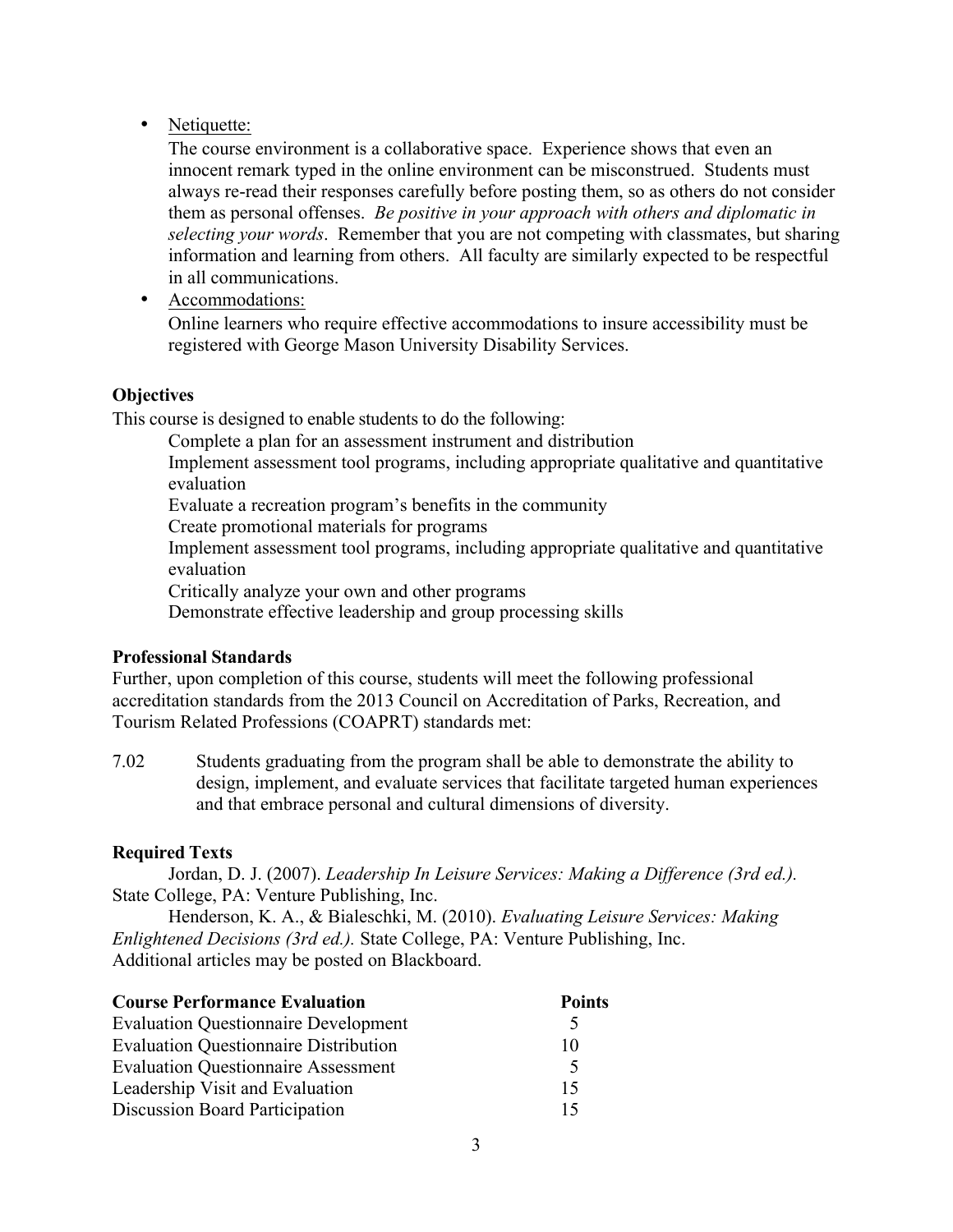| Test 1 (Evaluating Leisure Services)    | 25  |
|-----------------------------------------|-----|
| Test 2 (Leadership in Leisure Services) | 25  |
|                                         | 100 |

Students are expected to access and complete all examinations as scheduled on Blackboard.

#### **Course Performance Evaluation**

Students are expected to submit all assignments on time in the manner outlined below (e.g., Blackboard).

**Evaluation Questionnaire Development:** Create a questionnaire appropriate for distribution to the Burke Lake Ghost Train event. Participants will be asked to assess on one page their satisfaction with the weekend Halloween event.

**Evaluation Questionnaire Distribution (Face to Face):** Students will come to Burke Lake Park either Saturday, Oct. 21 *or* Sunday, Oct. 22 *or* Saturday, Oct. 28 *or* Sunday, Oct. 29 for three hours and one half hours to help evaluate this annual community event. After (1) checking in at the Volunteer Tent then (2) ride the Ghost Train to get a feel for the event before (3) heading to the Survey Tent to distribute the developed questionnaire. The face to face time will be three and one half hours either approximately 11:00a.m. to 2:30p.m. or 1:30p.m. to 5:00p.m. Saturday or Sunday of the two weekends.

**Note:** If you are out of the area taking the course please let me know ASAP.

**Evaluation Questionnaire Assessment:** Help tally questionnaires to gain data for distribution to Fairfax County Park Authority officials.

**Leadership Visit and Evaluation:** Identify a local community meeting (off campus) then get permission from the instructor prior to attending. Evaluate the *leadership* experience using the rubric provided by the instructor at the end of this syllabus.

**NOVA PARKS BOARD OF DIRECTORS** Meetings - NOVA Parks headquarters, 5400 Ox Road Fairfax Station, Virginia

https://www.novaparks.com/about/press-releases-financials

SEPTEMBER 21: 7:30 pm – 9:30pm Public Invited

**PARK AUTHORITY BOARD SCHEDULE** - All meetings are held at 12055 Government Center Parkway, Suite 941, Fairfax, unless otherwise stated. http://www.fairfaxcounty.gov/parks/archives/pabcal.pdf

SEPTEMBER 13: 7:30 pm Park Authority Board Meeting with Public Comment SEPTEMBER 27: 7:30 pm Park Authority Board Meeting with Public Comment OCTOBER 11: 7:30 pm Park Authority Board Meeting with Public Comment OCTOBER 25: 7:30 pm Park Authority Board Meeting with Public Comment NOVEMBER 15: 7:30 pm Park Authority Board Meeting with Public Comment

**NORTHERN SERVICE AREA OF VIRGINIA RECREATION AND PARKS SOCIETY** - http://www.vrps.com/AboutUs/ServiceAreas/NorthernServiceArea.aspx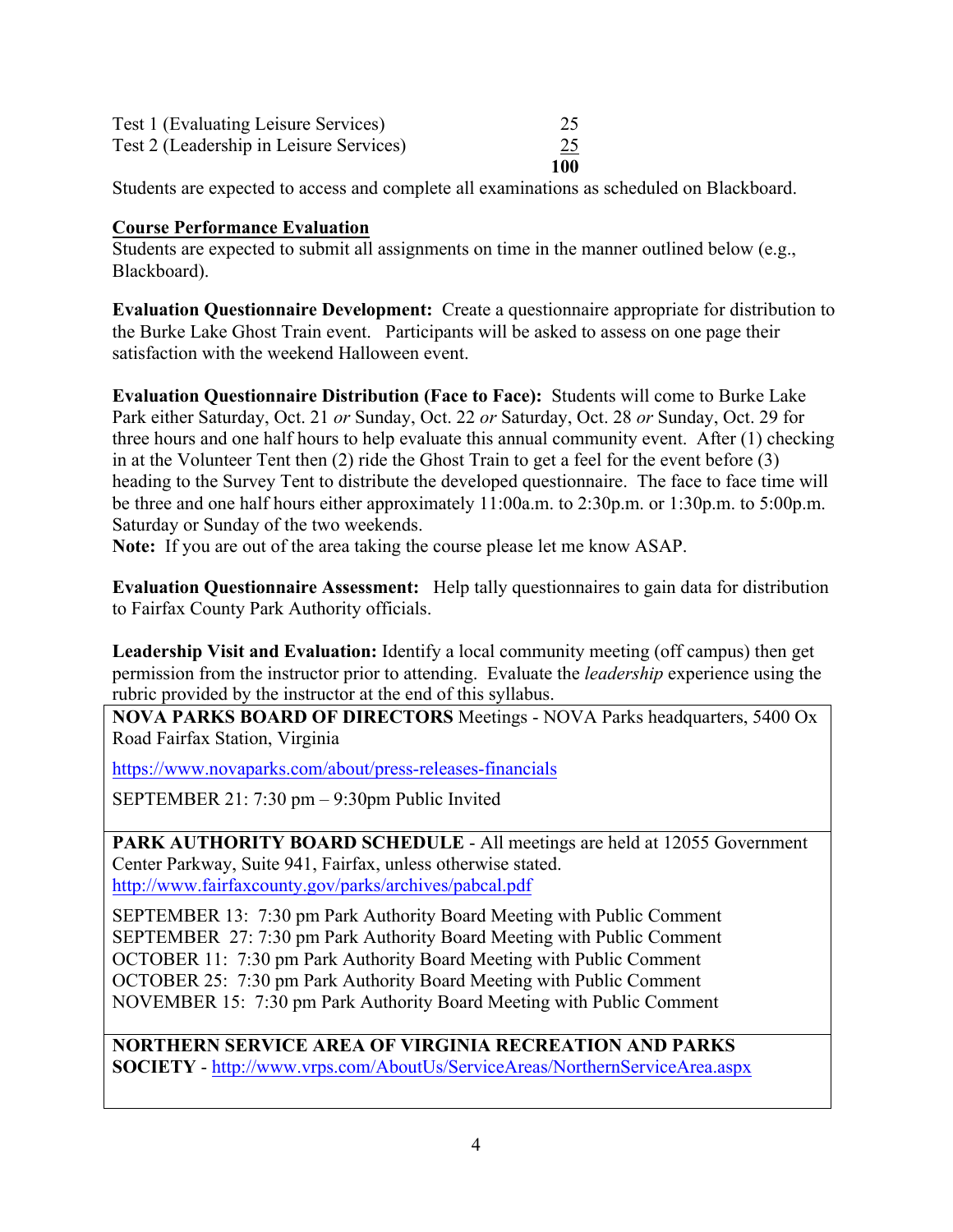SEPTEMBER 27: 10:00am to Noon held at Stacy C. Sherwood Community Center, 3740 Old Lee Highway, Fairfax NOVEMBER 8: 10:00am to Noon held at Dulles South Rec Center, 24950 Riding Center Drive, South Riding, VA

Any Community Meeting *off campus* (county, city, church, etc.) after asking permission.

#### **Discussion Board Participation:** Add to the weekly upload two weekly as directed.

**Test 1** on the (*Evaluating Leisure Services*) text **Test 2** on the (*Leadership in Leisure Services*) text

#### **Grading Policies**

GRADING 94 -100 A 90 - 93 A-88 - 89 B+ 84 - 87 B 80 - 83 B-78 - 79 C+ 74 - 77 C 70 - 73 C-60 - 69 D  $0 - 59$  F

# **Professional Dispositions and Integrity**

Students are expected to exhibit professional behaviors and dispositions at alltimes. See https://cehd.gmu.edu/students/polices-procedures/.

#### **Core Values Commitment**

The College of Education and Human Development is committed to collaboration, ethical leadership, innovation, research-based practice, and social justice. Students are expected to adhere to these principles: http://cehd.gmu.edu/values/.

# **GMU Policies and Resources for Students**

*Policies*

- Students must adhere to the guidelines of the Mason Honor Code (see http://oai.gmu.edu/the-mason-honor-code/).
- Students must follow the university policy for Responsible Use of Computing (see http://universitypolicy.gmu.edu/policies/responsible-use-of-computing/).
- Students are responsible for the content of university communications sent to their Mason email account and are required to activate their account and check it regularly. All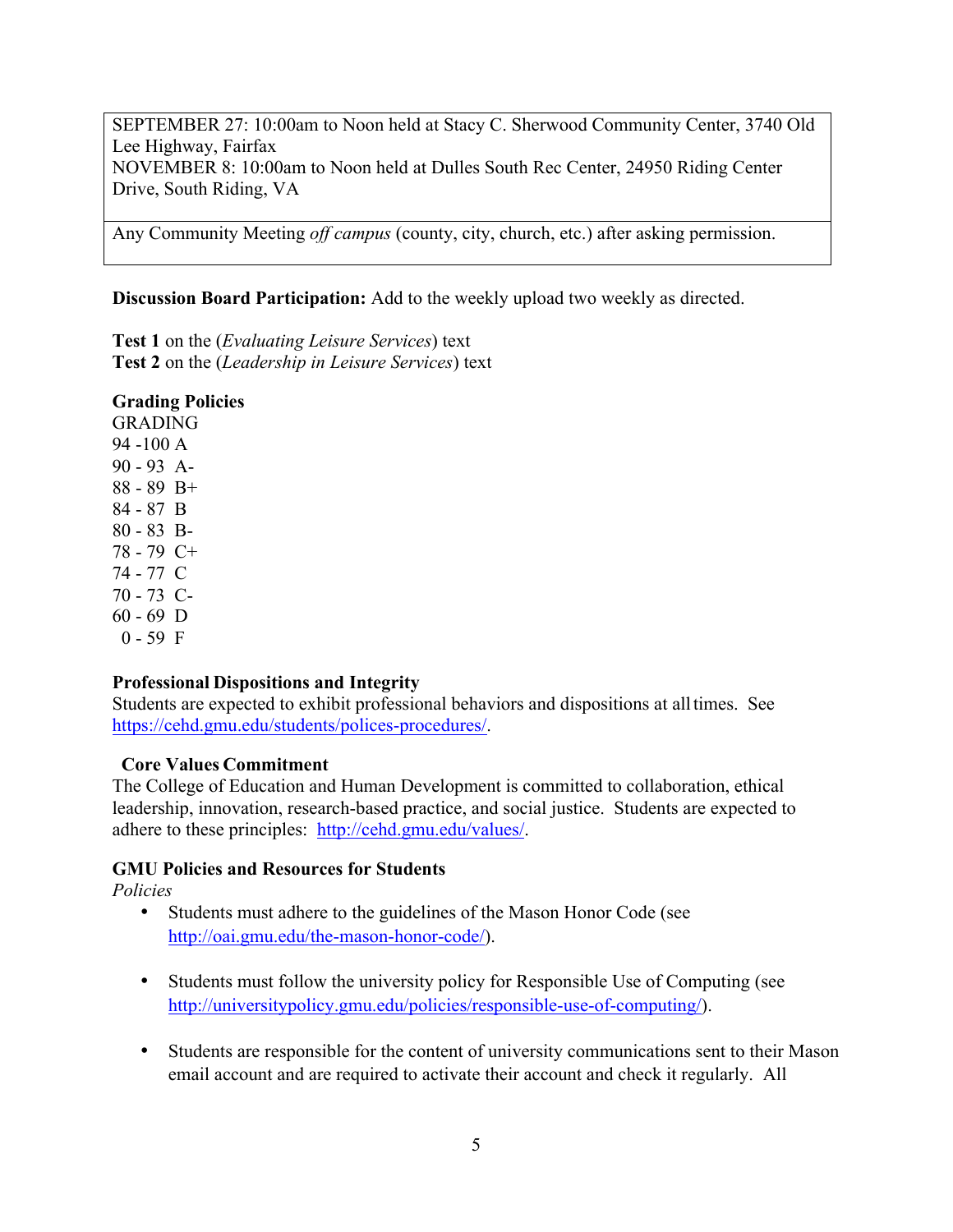communication from the university, college, school, and program will be sent to students **solely** through their Mason email account.

- Students with disabilities who seek accommodations in a course must be registered with George Mason University Disability Services. Approved accommodations will begin at the time the written letter from Disability Services is received by the instructor (see http://ods.gmu.edu/).
- Students must follow the university policy stating that all sound emitting devices shall be silenced during class unless otherwise authorized by the instructor.

# *Campus Resources*

- Support for submission of assignments to Tk20 should be directed to  $tk20$ help $@gmu$ .edu or https://cehd.gmu.edu/aero/tk20. Questions or concerns regarding use of Blackboard should be directed to http://coursessupport.gmu.edu/.
- For information on student support resources on campus, see https://ctfe.gmu.edu/teaching/student-support-resources-on-campus

For additional information on the College of Education and Human Development, please visit our website https://cehd.gmu.edu/.

# **Class Schedule**

#### TENTATIVE COURSE SCHEDULE

| <b>DATE</b>      | <b>TOPIC</b>                                           | <b>READINGS/ASSIGNMENT DUE</b>       |
|------------------|--------------------------------------------------------|--------------------------------------|
| Week of Aug. 30  | Introduction to Evaluation                             |                                      |
| Week of Sept. 6  | Introduction to Foundations for Evaluation             | EVAL $1.1 - 1.6$                     |
| Week of Sept. 13 | Evaluation: Why, How, and When<br>Models               | EVAL 1.7 - 1.10                      |
| Week of Sept. 20 | Developing a Plan<br>Quantitative vs. Qualitative data | EVAL 2.1, 2.4 - 2.8                  |
| Week of Sept. 27 | <b>Survey Instruments</b>                              | EVAL 2.9 - 2.12, 2.16                |
| Week of Oct. 4   | <b>Observations</b>                                    | EVAL 3.2, 3.7                        |
| Week of Oct. 11  | Data Reporting                                         | EVAL 4.1, 4.2, 4.3, 4.4, 4.5,<br>4.6 |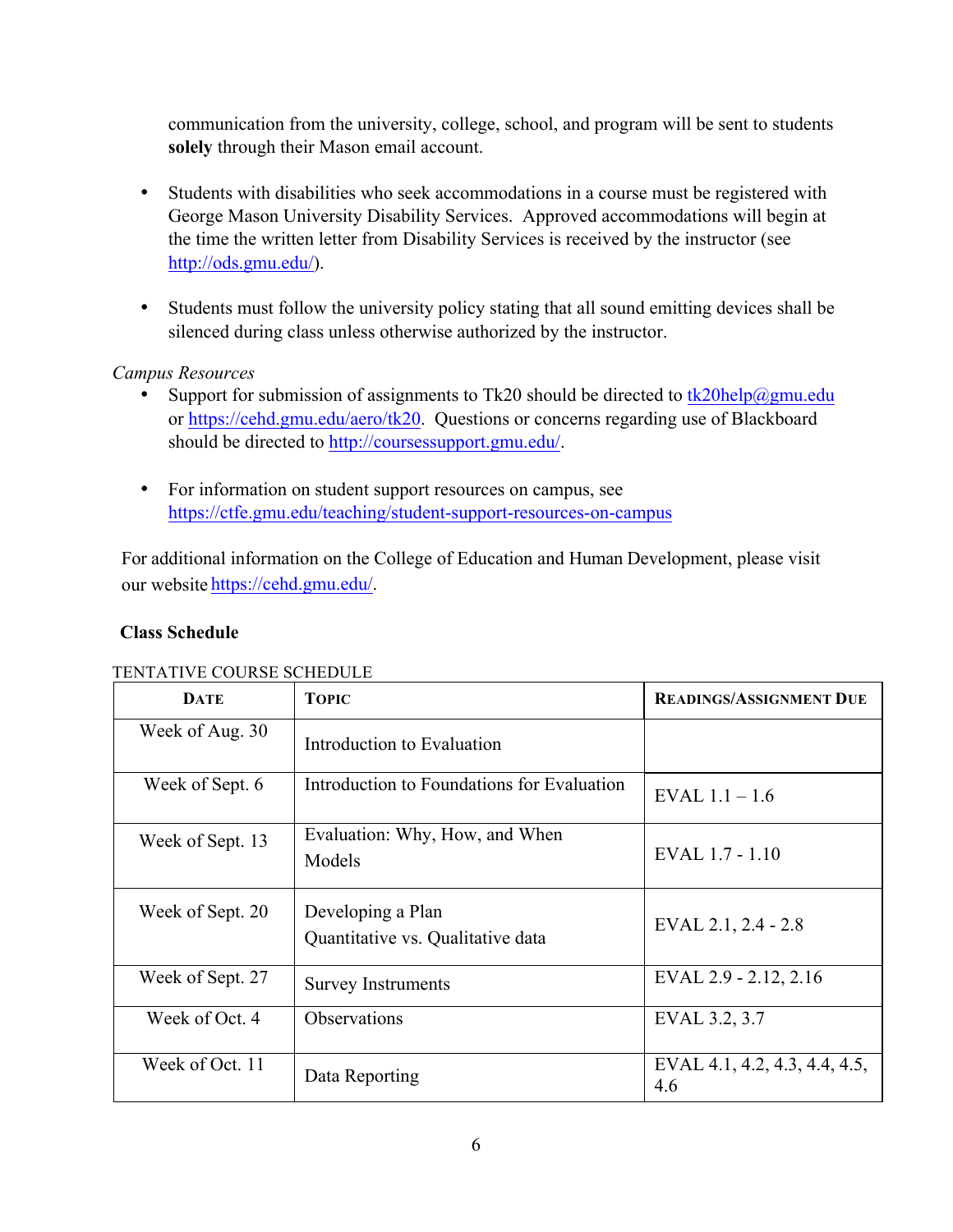| <b>DATE</b>                                                                                              | <b>TOPIC</b>                                                                                                                                        | <b>READINGS/ASSIGNMENT DUE</b>                                                                                       |
|----------------------------------------------------------------------------------------------------------|-----------------------------------------------------------------------------------------------------------------------------------------------------|----------------------------------------------------------------------------------------------------------------------|
| Wednesday, Oct. 18                                                                                       | Midterm on Evaluating Leisure Services                                                                                                              | <b>Evaluation Questionnaire</b><br><b>Development</b>                                                                |
| Week of Oct. 25<br>Saturday, Oct. 21 or<br>Sunday, Oct. 22 or<br>Saturday, Oct. 29 or<br>Sunday, Oct. 30 | <b>Understanding Leadership</b><br>Leadership Theories & Styles<br>Volunteer-Ghost Train, Burke Lake Park<br>Volunteer-Ghost Train, Burke Lake Park | LLS CH <sub>1</sub><br>LLS CH <sub>2</sub><br><b>Evaluation Questionnaire</b><br><b>Distribution (Face to Face)</b>  |
| Week of Nov. 1                                                                                           | Leadership and Human Development<br><b>Group Dynamics</b>                                                                                           | LLS CH <sub>3</sub><br>LLS CH <sub>4</sub>                                                                           |
| Week of Nov. 8                                                                                           | <b>Communication Skills for Leaders</b><br>Nonverbal Communication                                                                                  | LLS CH <sub>5</sub><br>LLS CH <sub>6</sub><br><b>Evaluation Questionnaire</b><br><b>Assessment</b>                   |
| Week of Nov. 15                                                                                          | <b>Managing Difficulties</b><br>Managing and Motivating Participant                                                                                 | LLS CH <sub>7</sub><br>LLS CH <sub>8</sub>                                                                           |
| Week of Nov. 22                                                                                          | Diversity and Leisure Services Leadership                                                                                                           | LLS CH <sub>9</sub>                                                                                                  |
| Week of Nov. 29                                                                                          | Values and Ethics in Leisure Services<br>Direct Leadership                                                                                          | LLS CH <sub>10</sub><br>LLS CH <sub>12</sub><br><b>Leadership Visit and</b><br><b>Evaluation Rubric</b><br>Completed |
| Week of Dec. 6                                                                                           | Leadership in Practice                                                                                                                              | LLS CH <sub>13</sub>                                                                                                 |
| Wednesday, Dec. 13                                                                                       | Exam on Leadership in Leisure Services                                                                                                              |                                                                                                                      |

Note: Faculty reserve the right to alter the schedule as necessary, with notification to students.